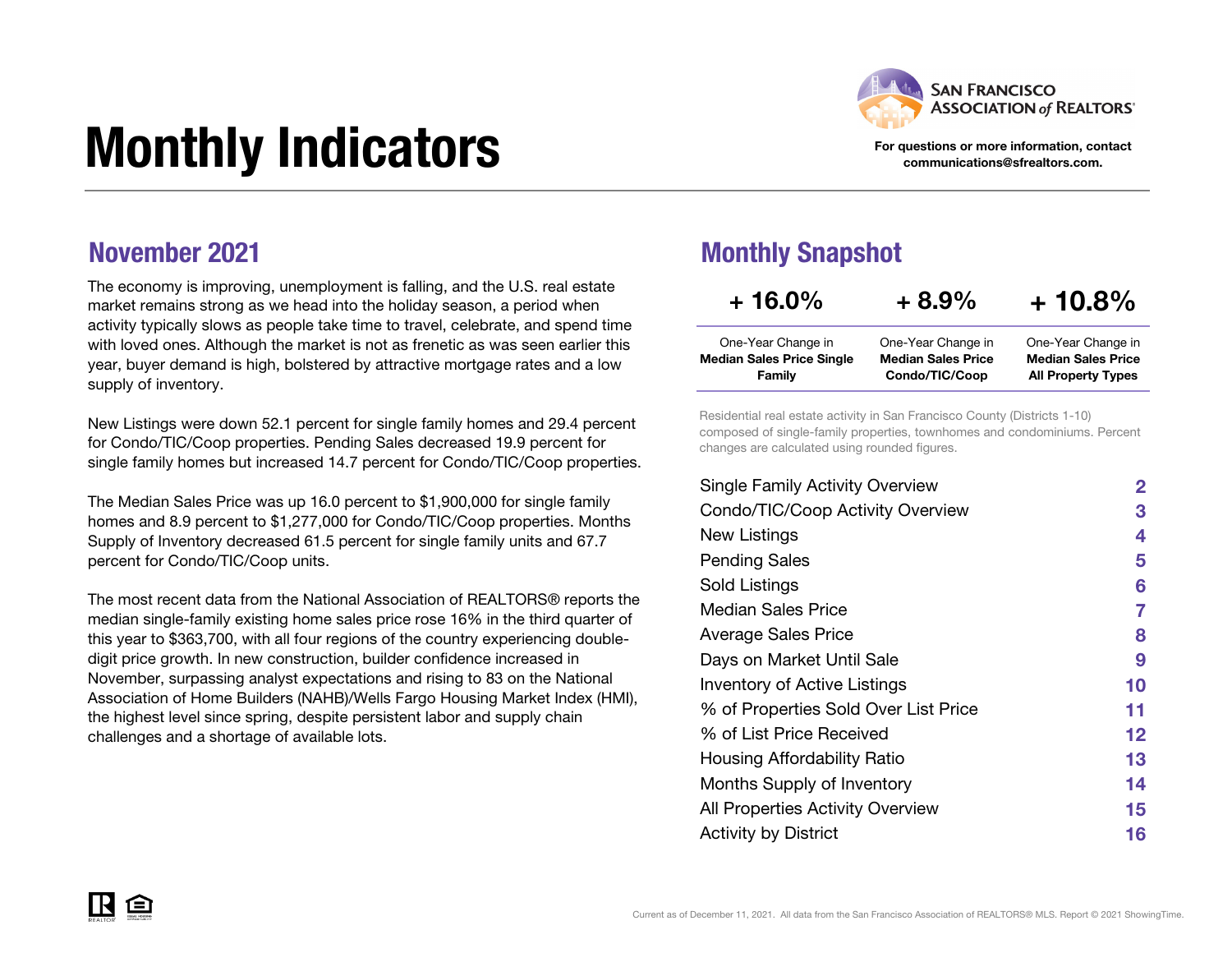### Single Family Activity Overview

Key metrics by report month and for year-to-date (YTD) starting from the first of the year.



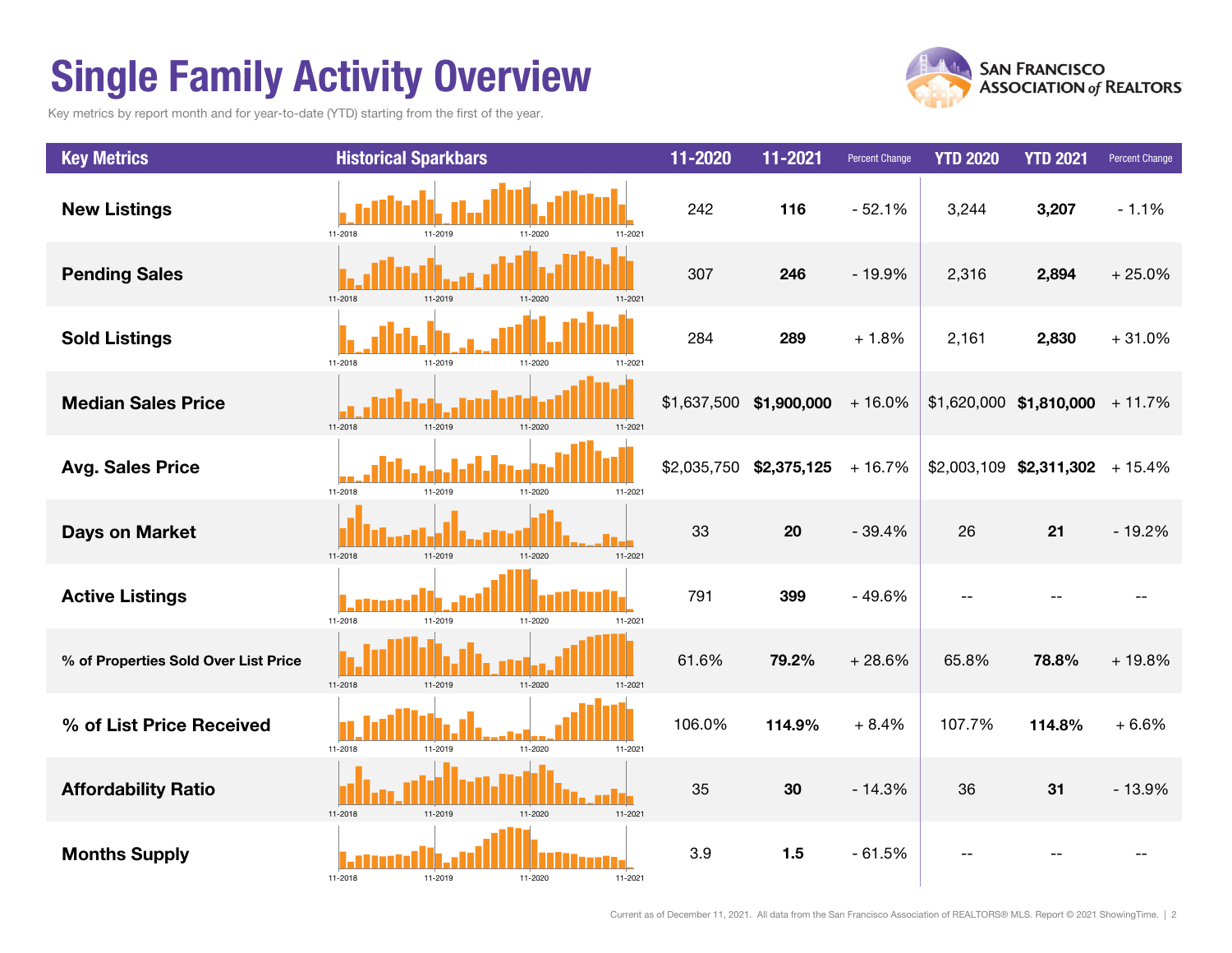### Condo/TIC/Coop Activity Overview

Key metrics by report month and for year-to-date (YTD) starting from the first of the year.



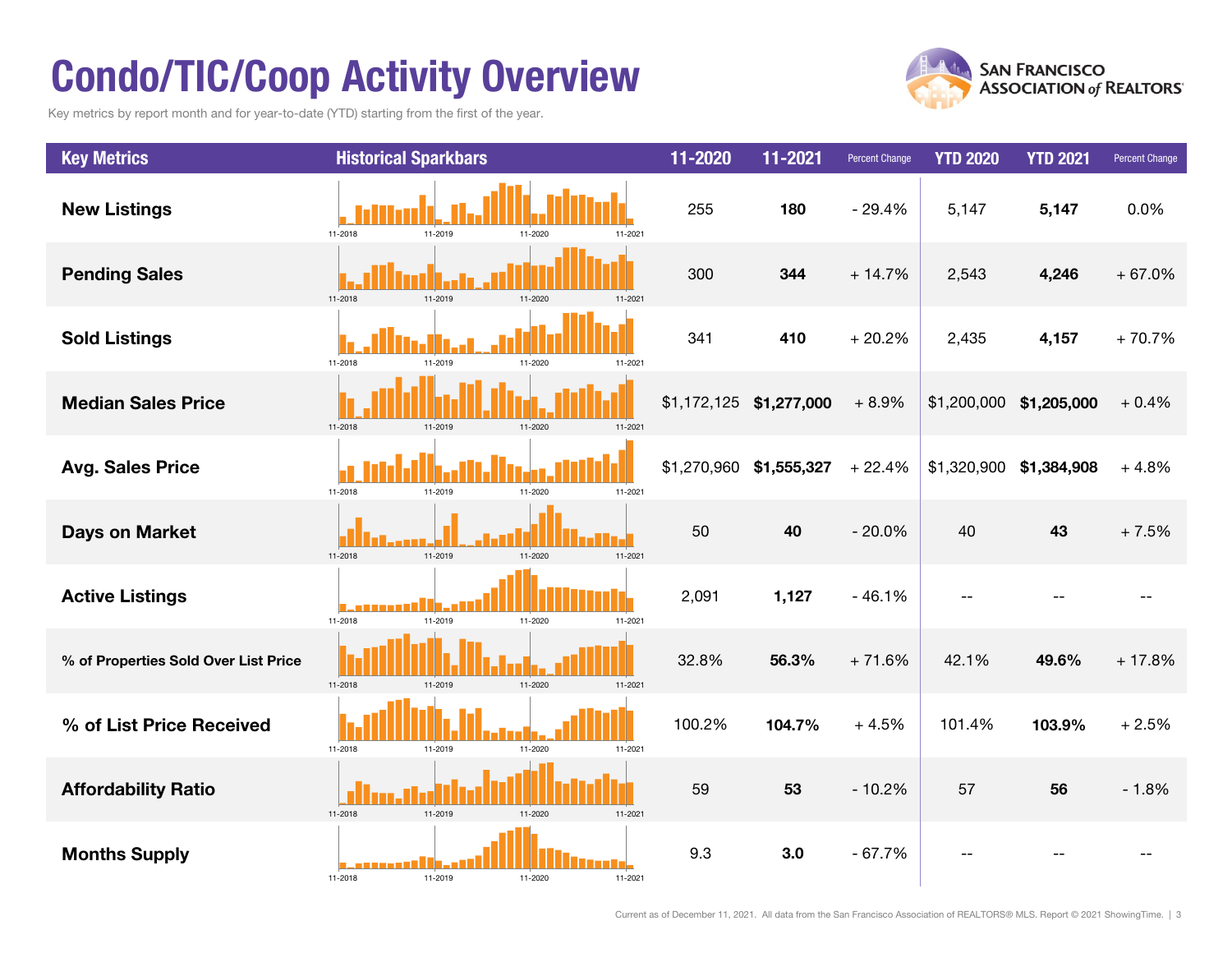### New Listings

A count of the properties that have been newly listed on the market in a given month.





| improving,<br>unemployment is<br>falling, and the U.S. | Single<br>Family | Year-Over-Year<br>Change | Condo/TIC/<br>Coop | Year-Over-Year<br>Change |
|--------------------------------------------------------|------------------|--------------------------|--------------------|--------------------------|
| Dec-2020                                               | 148              | +55.8%                   | 247                | +88.5%                   |
| Jan-2021.                                              | 257              | $-0.8\%$                 | 528                | $+38.6%$                 |
| Feb-2021                                               | 306              | $+12.5%$                 | 501                | $+23.4%$                 |
| Mar-2021                                               | 344              | $+97.7%$                 | 614                | $+140.8%$                |
| Apr-2021                                               | 350              | $+98.9%$                 | 511                | +122.2%                  |
| May-2021                                               | 313              | $+13.8%$                 | 523                | $+3.8%$                  |
| Jun-2021                                               | 323              | -10.0%                   | 489                | $-15.5%$                 |
| Jul-2021.                                              | 298              | -27.0%                   | 419                | $-40.0\%$                |
| Aug-2021                                               | 298              | -15.6%                   | 421                | $-35.4%$                 |
| Sep-2021                                               | 362              | $+2.0\%$                 | 558                | $-16.2%$                 |
| Oct-2021                                               | 240              | -35.3%                   | 403                | $-22.6%$                 |
| Nov-2021                                               | 116              | $-52.1%$                 | 180                | $-29.4%$                 |
| 12-Month Avg                                           | 280              | $+0.5%$                  | 450                | $+2.2%$                  |

#### Historical New Listings by Month

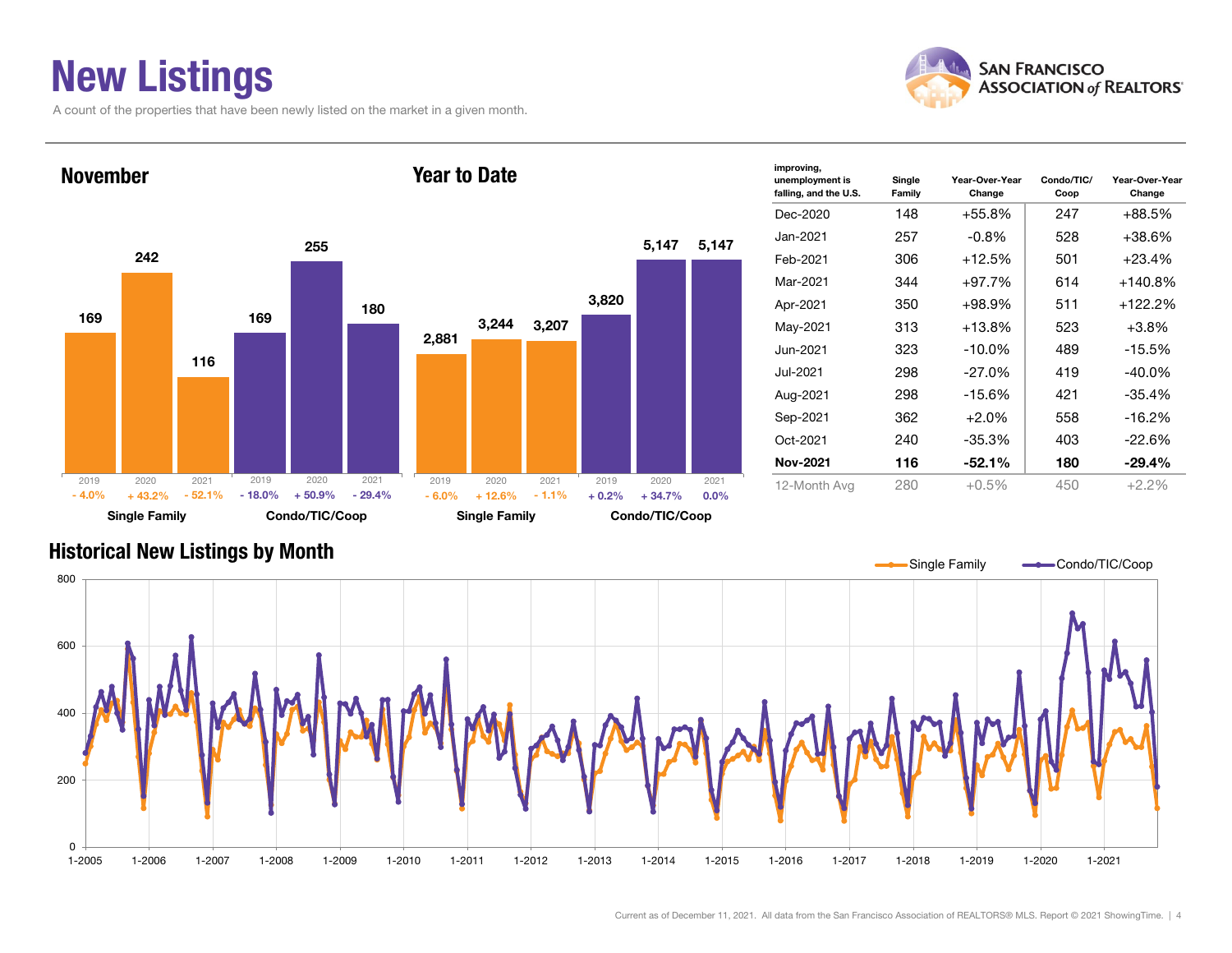### Pending Sales

222

2019

A count of the properties on which offers have been accepted in a given month.





| improving,<br>unemployment is<br>falling, and the U.S. | Single<br>Family | Year-Over-Year<br>Change | Condo/TIC/<br>Coop | Year-Over-Year<br>Change |
|--------------------------------------------------------|------------------|--------------------------|--------------------|--------------------------|
| Dec-2020                                               | 208              | +56.4%                   | 307                | $+100.7%$                |
| Jan-2021                                               | 170              | $+44.1%$                 | 292                | $+81.4%$                 |
| Feb-2021                                               | 225              | $+52.0%$                 | 381                | +67.8%                   |
| Mar-2021                                               | 290              | +68.6%                   | 473                | $+157.1%$                |
| Apr-2021                                               | 286              | $+262.0\%$               | 478                | +419.6%                  |
| May-2021                                               | 308              | $+90.1%$                 | 462                | $+225.4%$                |
| Jun-2021                                               | 275              | $+21.1%$                 | 392                | $+67.5%$                 |
| Jul-2021.                                              | 260              | -5.8%                    | 364                | $+50.4%$                 |
| Aug-2021                                               | 226              | -3.8%                    | 317                | $-1.6%$                  |
| Sep-2021                                               | 333              | $+18.5%$                 | 338                | $+10.5%$                 |
| Oct-2021                                               | 275              | $-11.6%$                 | 405                | $+21.6%$                 |
| <b>Nov-2021</b>                                        | 246              | -19.9%                   | 344                | $+14.7\%$                |
| 12-Month Avg                                           | 259              | $+26.7%$                 | 379                | $+68.9%$                 |

#### Historical Pending Sales by Month

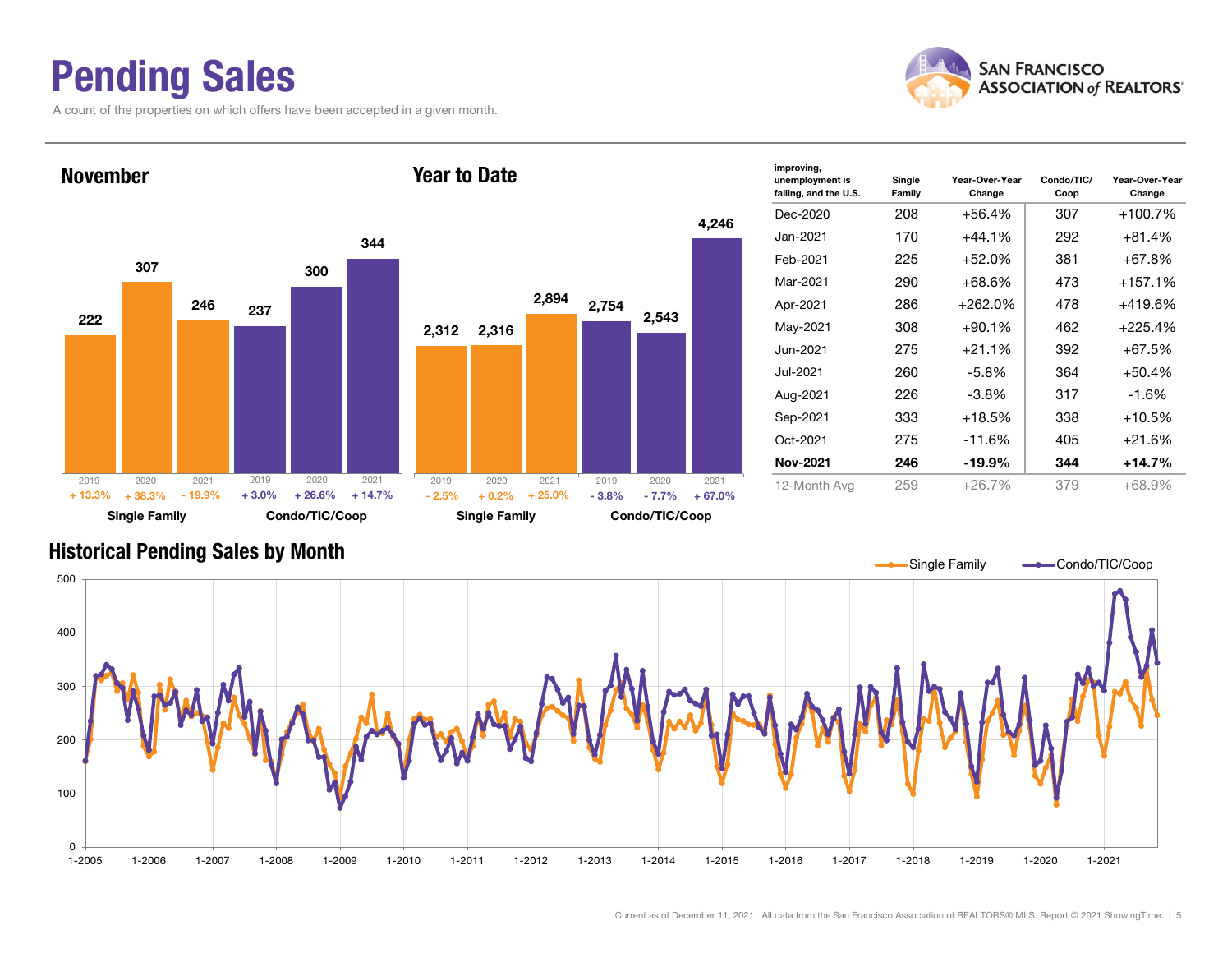# Sold Listings

A count of the actual sales that closed in a given month.





| improving,<br>unemployment is<br>falling, and the U.S. | Single<br>Family | Year-Over-Year<br>Change | Condo/TIC/<br>Coop | Year-Over-Year<br>Change |
|--------------------------------------------------------|------------------|--------------------------|--------------------|--------------------------|
| Dec-2020                                               | 302              | +43.8%                   | 353                | +54.1%                   |
| Jan-2021.                                              | 162              | $+48.6%$                 | 269                | +78.1%                   |
| Feb-2021                                               | 163              | $+24.4%$                 | 278                | +56.2%                   |
| Mar-2021                                               | 270              | $+50.8%$                 | 457                | +93.6%                   |
| Apr-2021                                               | 289              | $+140.8%$                | 461                | +294.0%                  |
| May-2021                                               | 266              | +133.3%                  | 442                | +287.7%                  |
| Jun-2021                                               | 325              | +79.6%                   | 471                | $+166.1%$                |
| Jul-2021.                                              | 255              | $+7.1%$                  | 371                | +39.5%                   |
| Aug-2021                                               | 257              | $+5.8%$                  | 348                | +45.0%                   |
| Sep-2021                                               | 245              | -4.7%                    | 290                | $-10.2%$                 |
| Oct-2021                                               | 309              | $+1.3%$                  | 360                | +23.3%                   |
| Nov-2021                                               | 289              | $+1.8%$                  | 410                | +20.2%                   |
| 12-Month Avg                                           | 261              | $+32.1%$                 | 376                | $+69.3%$                 |

#### Historical Sold Listings by Month

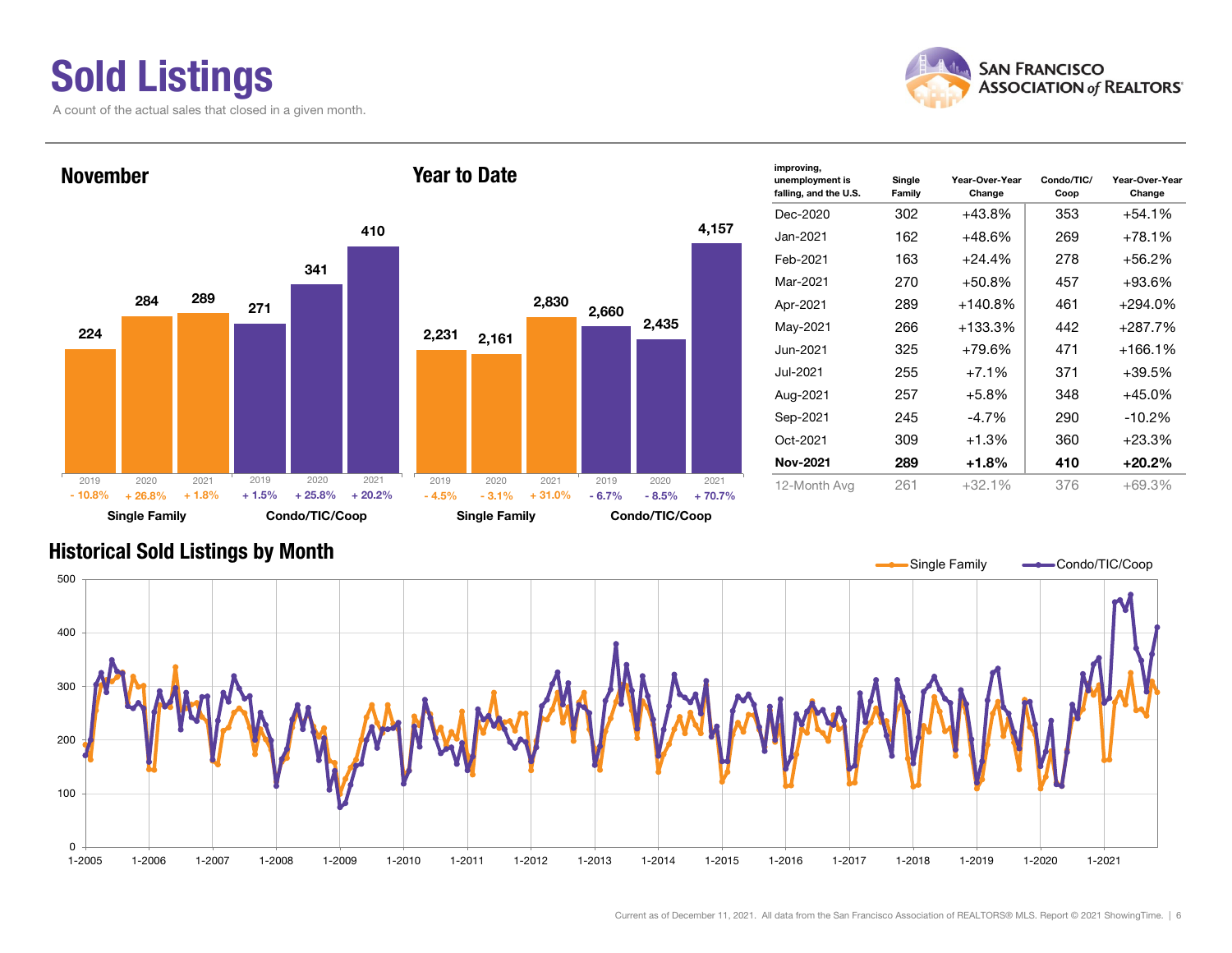### Median Sales Price

Point at which half of the sales sold for more and half sold for less, not accounting for seller concessions, in a given month.



| improving,<br>unemployment is<br>falling, and the U.S. | Single<br>Family | Year-Over-Year<br>Change | Condo/TIC/<br>Coop | Year-Over-Year<br>Change |
|--------------------------------------------------------|------------------|--------------------------|--------------------|--------------------------|
| Dec-2020                                               | \$1,550,000      | $+11.7%$                 | \$1,100,000        | $-7.2%$                  |
| Jan-2021                                               | \$1,587,500      | $+8.7\%$                 | \$1,075,000        | $-7.0\%$                 |
| Feb-2021                                               | \$1,650,000      | $+2.5%$                  | \$1,196,500        | $-5.0\%$                 |
| Mar-2021                                               | \$1,725,000      | $+9.5%$                  | \$1,221,184        | -2.3%                    |
| Apr-2021                                               | \$1,800,000      | $+12.1%$                 | \$1,200,000        | $-5.9\%$                 |
| May-2021                                               | \$1,886,500      | $+18.8\%$                | \$1,225,000        | +12.6%                   |
| Jun-2021                                               | \$1,950,000      | $+12.7%$                 | \$1,250,000        | $+2.0%$                  |
| Jul-2021                                               | \$1,850,000      | $+15.3%$                 | \$1,208,000        | $-4.2\%$                 |
| Aug-2021                                               | \$1,850,000      | $+13.8\%$                | \$1,150,000        | $-5.0\%$                 |
| Sep-2021                                               | \$1,750,000      | $+6.1%$                  | \$1,200,000        | $+2.1%$                  |
| Oct-2021                                               | \$1,810,000      | $+12.8%$                 | \$1,249,000        | $+8.4%$                  |
| Nov-2021                                               | \$1,900,000      | +16.0%                   | \$1,277,000        | $+8.9\%$                 |
| 12-Month Avg*                                          | \$1,800,000      | +12.5%                   | \$1,200,000        | $0.0\%$                  |

#### Historical Median Sales Price by Month

\* Median Sales Price for all properties from December 2020 through November 2021. This is not the average of the individual figures above.



| <b>KILL SAN FRANCISCO</b><br><b>ASSOCIATION of REALTORS'</b> |
|--------------------------------------------------------------|
|                                                              |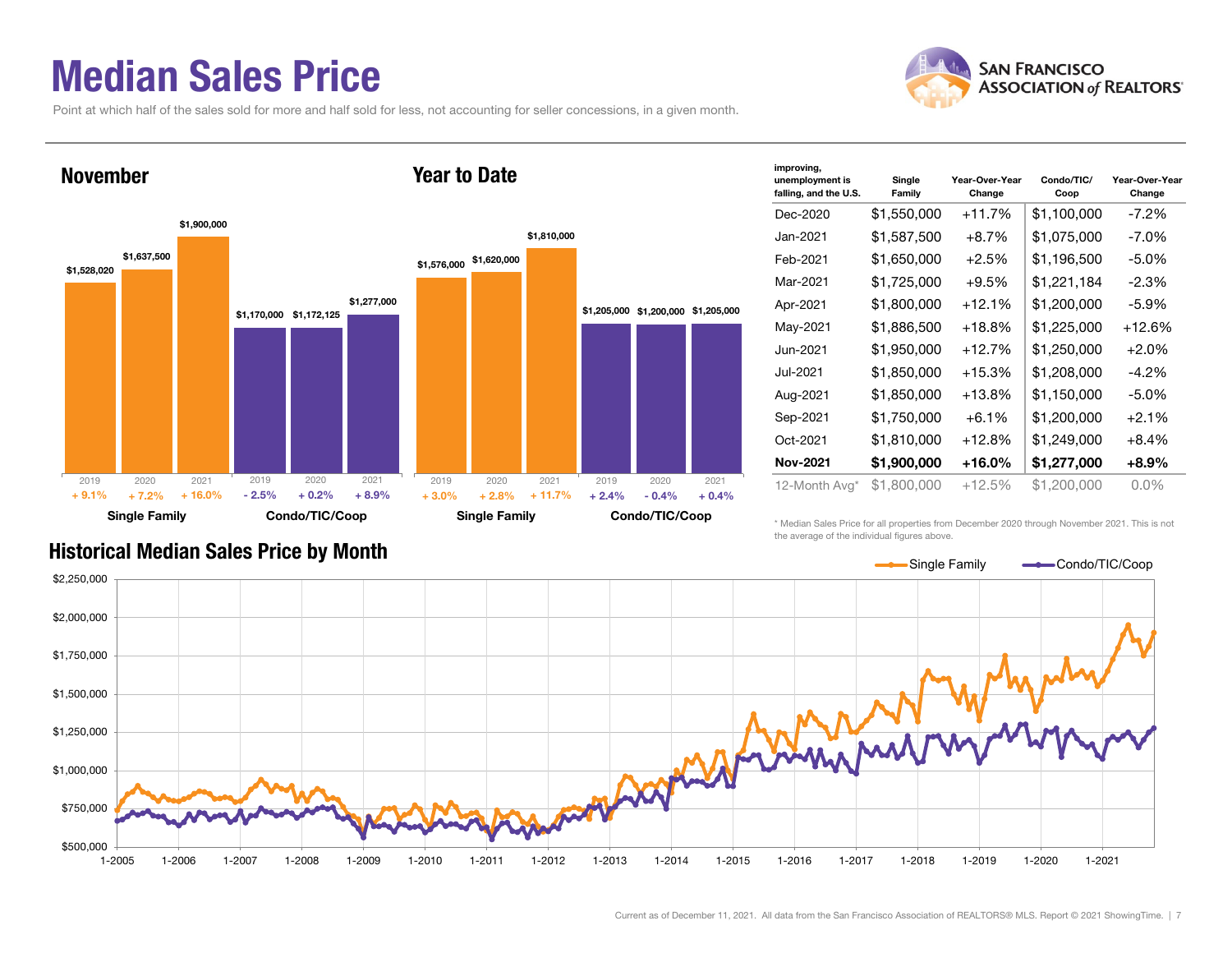### Average Sales Price

Average sales price for all closed sales, not accounting for seller concessions, in a given month.





| improving,<br>unemployment is<br>falling, and the U.S. | Single<br>Family | Year-Over-Year<br>Change | Condo/TIC/<br>Coop | Year-Over-Year<br>Change |
|--------------------------------------------------------|------------------|--------------------------|--------------------|--------------------------|
| Dec-2020                                               | \$2,013,136      | $+9.0\%$                 | \$1,281,834        | $+2.7%$                  |
| Jan-2021                                               | \$1,952,692      | $-8.2\%$                 | \$1,211,679        | $-4.5%$                  |
| Feb-2021                                               | \$2.257.454      | $+18.2%$                 | \$1,344,643        | $-0.5%$                  |
| Mar-2021                                               | \$2,214,726      | $+9.2\%$                 | \$1,369,434        | $+0.2%$                  |
| Apr-2021                                               | \$2,430,795      | $+11.3%$                 | \$1,348,938        | $+0.1%$                  |
| May-2021                                               | \$2,479,992      | $+32.1%$                 | \$1,369,209        | $+9.4%$                  |
| Jun-2021                                               | \$2,504,876      | $+13.8%$                 | \$1,388,929        | $-1.9%$                  |
| Jul-2021                                               | \$2,292,230      | $+13.8\%$                | \$1,355,128        | $-3.0\%$                 |
| Aug-2021                                               | \$2,142,583      | $+7.8%$                  | \$1,425,053        | $+7.4%$                  |
| Sep-2021                                               | \$2,165,489      | $+14.2%$                 | \$1,332,439        | $+2.0%$                  |
| Oct-2021                                               | \$2,363,520      | $+23.9%$                 | \$1,465,224        | +17.0%                   |
| Nov-2021                                               | \$2,375,125      | +16.7%                   | \$1,555,327        | $+22.4%$                 |
| 12-Month Avg*                                          | \$2,282,552      | $+14.7%$                 | \$1,376,841        | $+4.7%$                  |

\* Avg. Sales Price for all properties from December 2020 through November 2021. This is not the average of the individual figures above.



#### Historical Average Sales Price by Month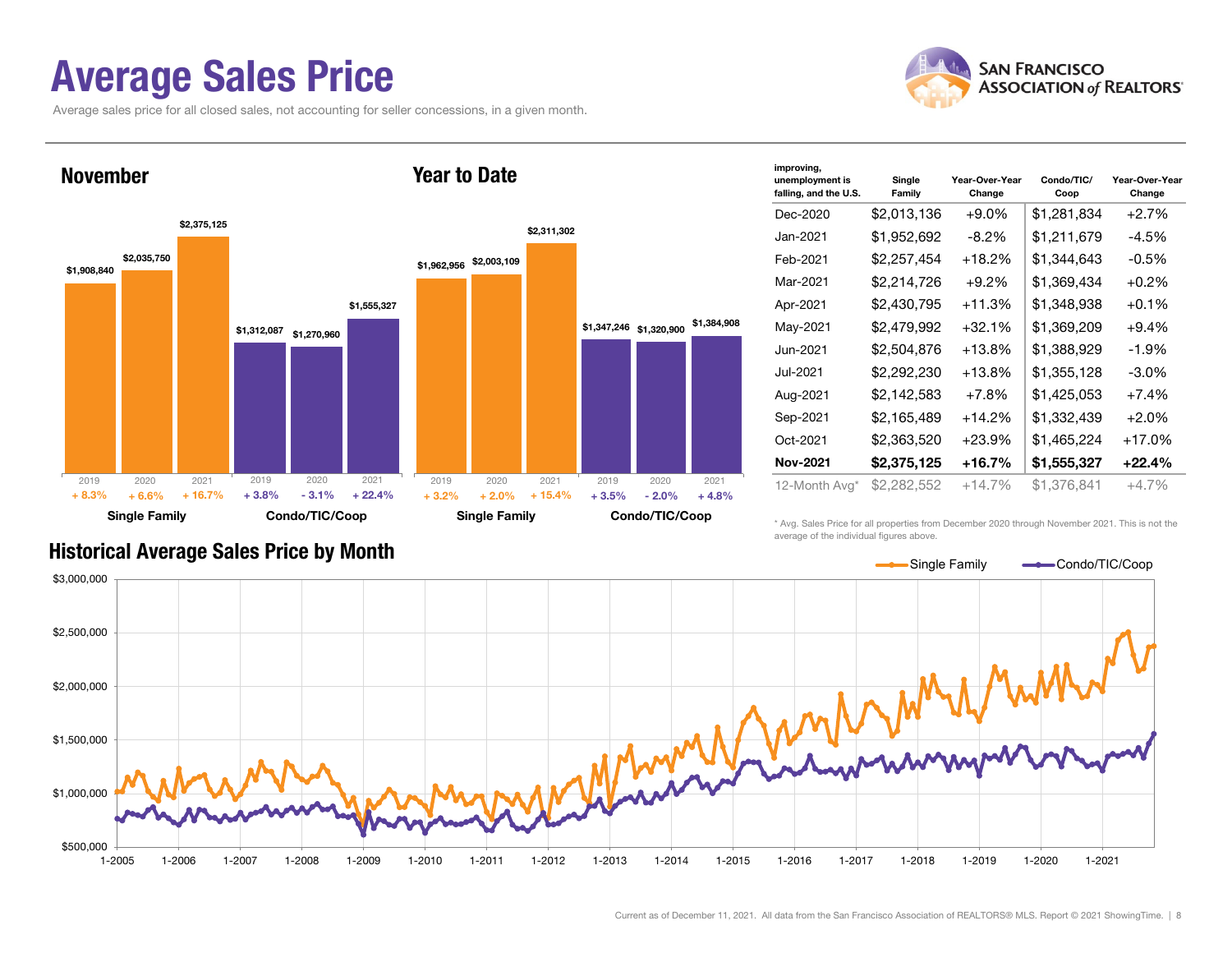### Days on Market Until Sale

Average number of days between when a property is listed and when an offer is accepted in a given month.





| improving,<br>unemployment is<br>falling, and the U.S. | Single<br>Family | Year-Over-Year<br>Change | Condo/TIC/<br>Coop | Year-Over-Year<br>Change |
|--------------------------------------------------------|------------------|--------------------------|--------------------|--------------------------|
| Dec-2020                                               | 35               | $+16.7%$                 | 62                 | $+29.2\%$                |
| Jan-2021                                               | 37               | $+2.8%$                  | 70                 | +14.8%                   |
| Feb-2021                                               | 30               | $+20.0%$                 | 62                 | +121.4%                  |
| Mar-2021                                               | 23               | $+9.5%$                  | 45                 | +66.7%                   |
| Apr-2021                                               | 19               | $-5.0\%$                 | 45                 | +40.6%                   |
| May-2021                                               | 18               | $-25.0\%$                | 36                 | $-10.0\%$                |
| Jun-2021                                               | 17               | $-34.6%$                 | 35                 | $+2.9%$                  |
| Jul-2021                                               | 18               | $-28.0\%$                | 40                 | $+5.3%$                  |
| Aug-2021                                               | 24               | $0.0\%$                  | 40                 | $0.0\%$                  |
| Sep-2021                                               | 22               | $-12.0%$                 | 37                 | $-17.8%$                 |
| Oct-2021                                               | 19               | $-29.6%$                 | 34                 | $-17.1%$                 |
| <b>Nov-2021</b>                                        | 20               | $-39.4%$                 | 40                 | $-20.0\%$                |
| 12-Month Avg*                                          | 23               | $-14.2%$                 | 44                 | $+7.7%$                  |

\* Days on Market for all properties from December 2020 through November 2021. This is not the average of the individual figures above.



#### Historical Days on Market Until Sale by Month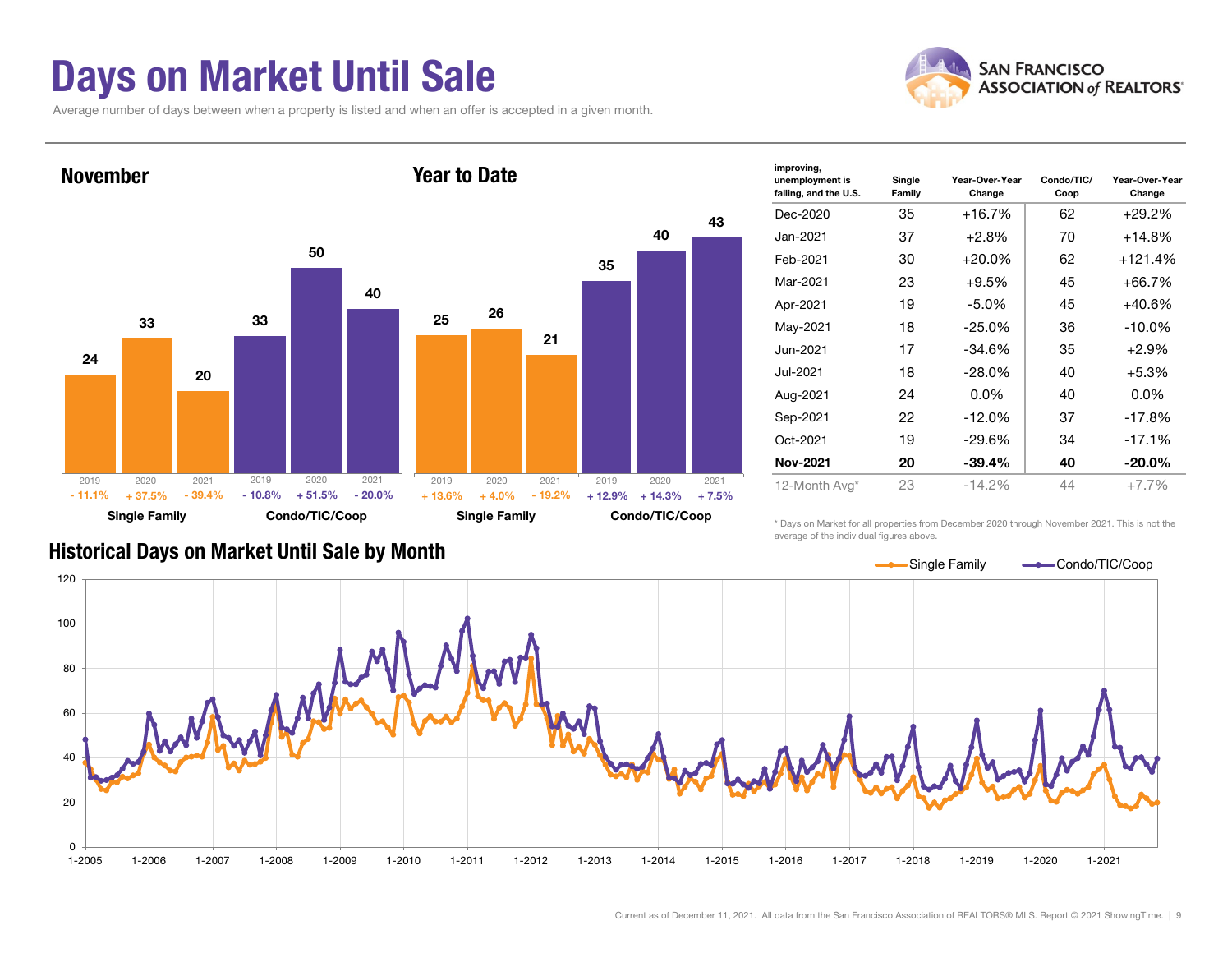### Inventory of Active Listings

The number of properties available for sale in active status at the end of a given month.





#### Historical Inventory of Active Listings by Month

average of the individual figures above.

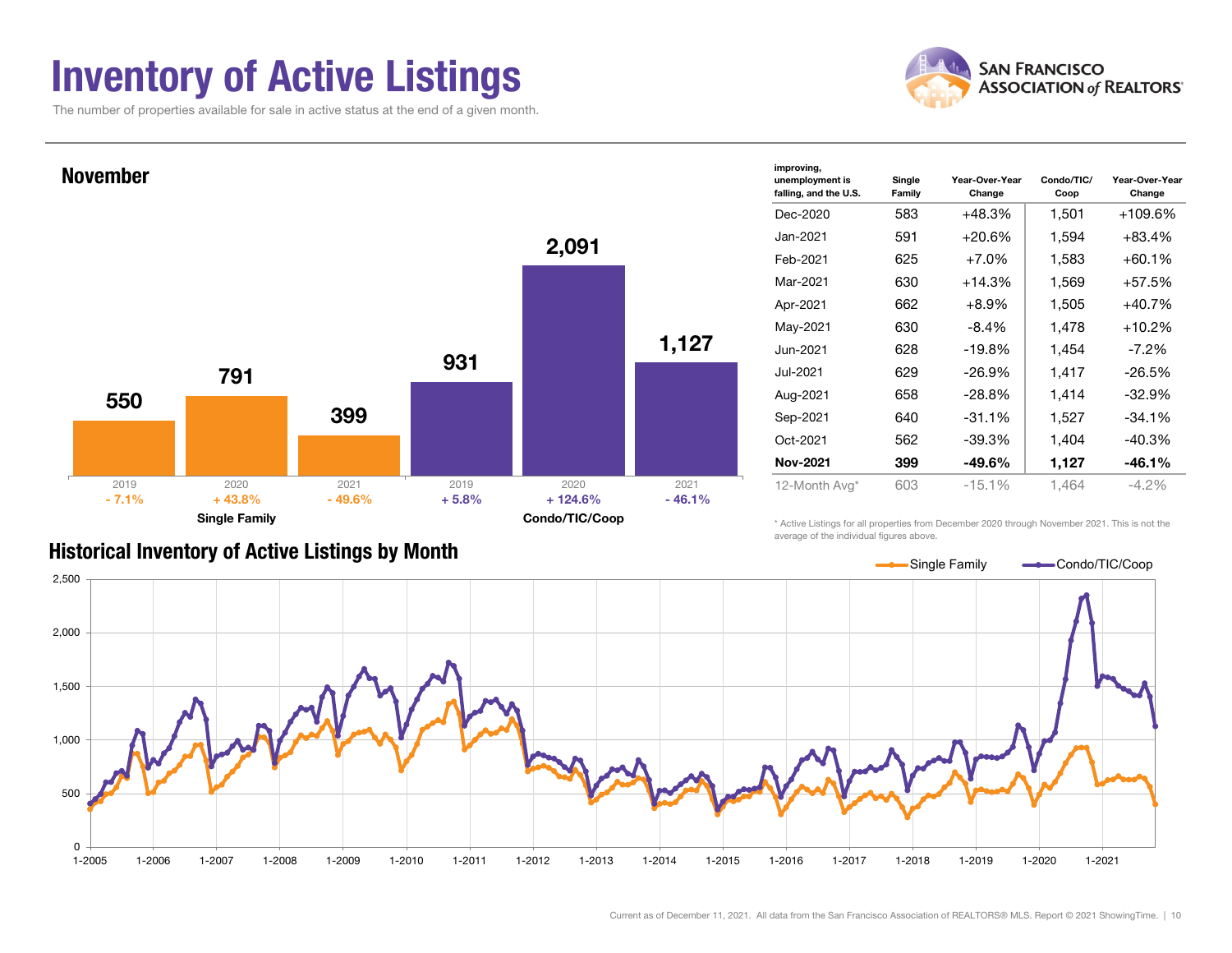### % of Properties Sold Over List Price

**SAN FRANCISCO ASSOCIATION of REALTORS'** 

Percentage found when dividing the number of properties sold by properties sold over its original list price, not accounting for seller concessions.



| improving,<br>unemployment is | Single | Year-Over-Year | Condo/TIC/ | Year-Over-Year |
|-------------------------------|--------|----------------|------------|----------------|
| falling, and the U.S.         | Family | Change         | Coop       | Change         |
| Dec-2020                      | 62.9%  | -7.9%          | 28.6%      | $-38.8%$       |
| Jan-2021.                     | 58.0%  | -7.3%          | 21.9%      | $-32.6%$       |
| Feb-2021                      | 68.1%  | $-7.1\%$       | 35.3%      | -44.4%         |
| Mar-2021                      | 74.1%  | $-5.2\%$       | 42.9%      | $-28.7%$       |
| Apr-2021                      | 76.1%  | $+8.7%$        | 45.1%      | $-24.6%$       |
| May-2021                      | 79.7%  | $+26.1%$       | 53.6%      | +27.3%         |
| Jun-2021                      | 82.5%  | $+49.5%$       | 54.4%      | $+74.9%$       |
| Jul-2021                      | 83.5%  | $+29.1%$       | 55.8%      | +25.7%         |
| Aug-2021                      | 84.0%  | $+27.7%$       | 54.6%      | +59.6%         |
| Sep-2021                      | 84.5%  | $+30.0\%$      | 54.5%      | +58.4%         |
| Oct-2021                      | 84.5%  | $+25.2%$       | 61.1%      | +42.8%         |
| Nov-2021                      | 79.2%  | +28.6%         | 56.3%      | +71.6%         |
| 12-Month Avg                  | 77.3%  | $+17.1%$       | 47.9%      | +12.8%         |

#### Historical % of Properties Sold Over List Price by Month

\* % of Properties Sold Over List Price for all properties from December 2020 through November 2021. This is not the average of the individual figures above.

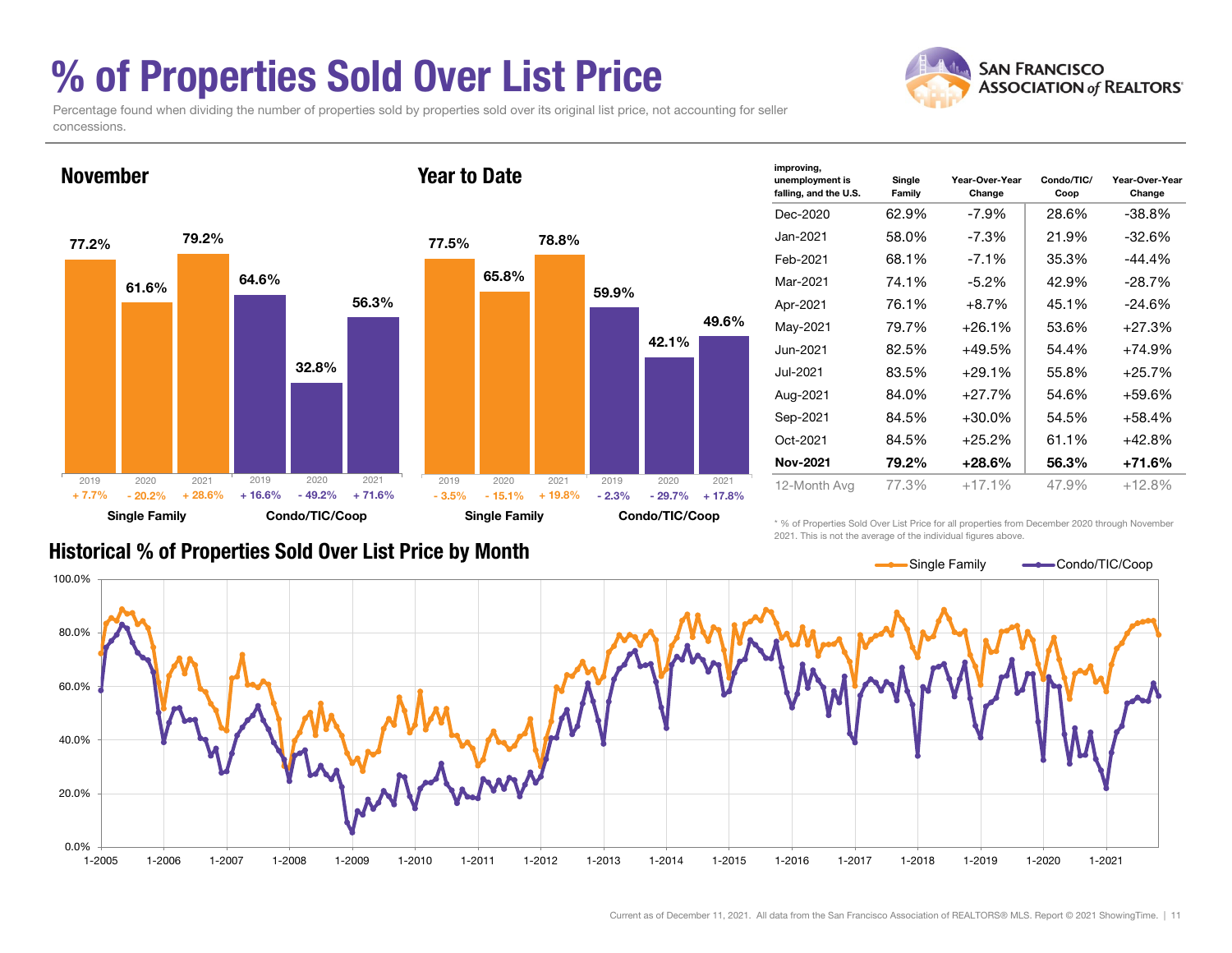### % of List Price Received



Percentage found when dividing a property's sales price by its most recent list price, then taking the average for all properties sold in a given month, not accounting for seller concessions.



| improving,<br>unemployment is<br>falling, and the U.S. | Single<br>Family | Year-Over-Year<br>Change | Condo/TIC/<br>Coop | Year-Over-Year<br>Change |
|--------------------------------------------------------|------------------|--------------------------|--------------------|--------------------------|
| Dec-2020                                               | 106.0%           | $-3.5%$                  | 99.3%              | $-3.6\%$                 |
| Jan-2021                                               | 105.2%           | $-1.7%$                  | 98.7%              | $-1.7%$                  |
| Feb-2021                                               | 109.7%           | $-1.7%$                  | 100.7%             | -4.3%                    |
| Mar-2021                                               | 112.2%           | $-1.7%$                  | 102.4%             | $-1.6%$                  |
| Apr-2021                                               | 113.8%           | $+4.6%$                  | 103.7%             | $-1.5%$                  |
| May-2021                                               | 116.8%           | $+10.4%$                 | 105.2%             | $+4.8%$                  |
| Jun-2021                                               | 116.3%           | $+10.1%$                 | 105.3%             | $+5.4%$                  |
| Jul-2021                                               | 118.5%           | $+11.8%$                 | 104.8%             | $+3.8%$                  |
| Aug-2021                                               | 116.0%           | $+7.9%$                  | 104.3%             | $+3.9%$                  |
| Sep-2021                                               | 116.3%           | $+8.9%$                  | 105.0%             | $+4.8%$                  |
| Oct-2021                                               | 117.0%           | $+8.2%$                  | 105.6%             | $+4.2%$                  |
| <b>Nov-2021</b>                                        | 114.9%           | $+8.4\%$                 | 104.7%             | $+4.5%$                  |
| 12-Month Avg*                                          | 113.9%           | $+5.6%$                  | 103.5%             | $+1.9%$                  |

Historical % of List Price Received by Month

\* % of List Price Received for all properties from December 2020 through November 2021. This is not the average of the individual figures above.

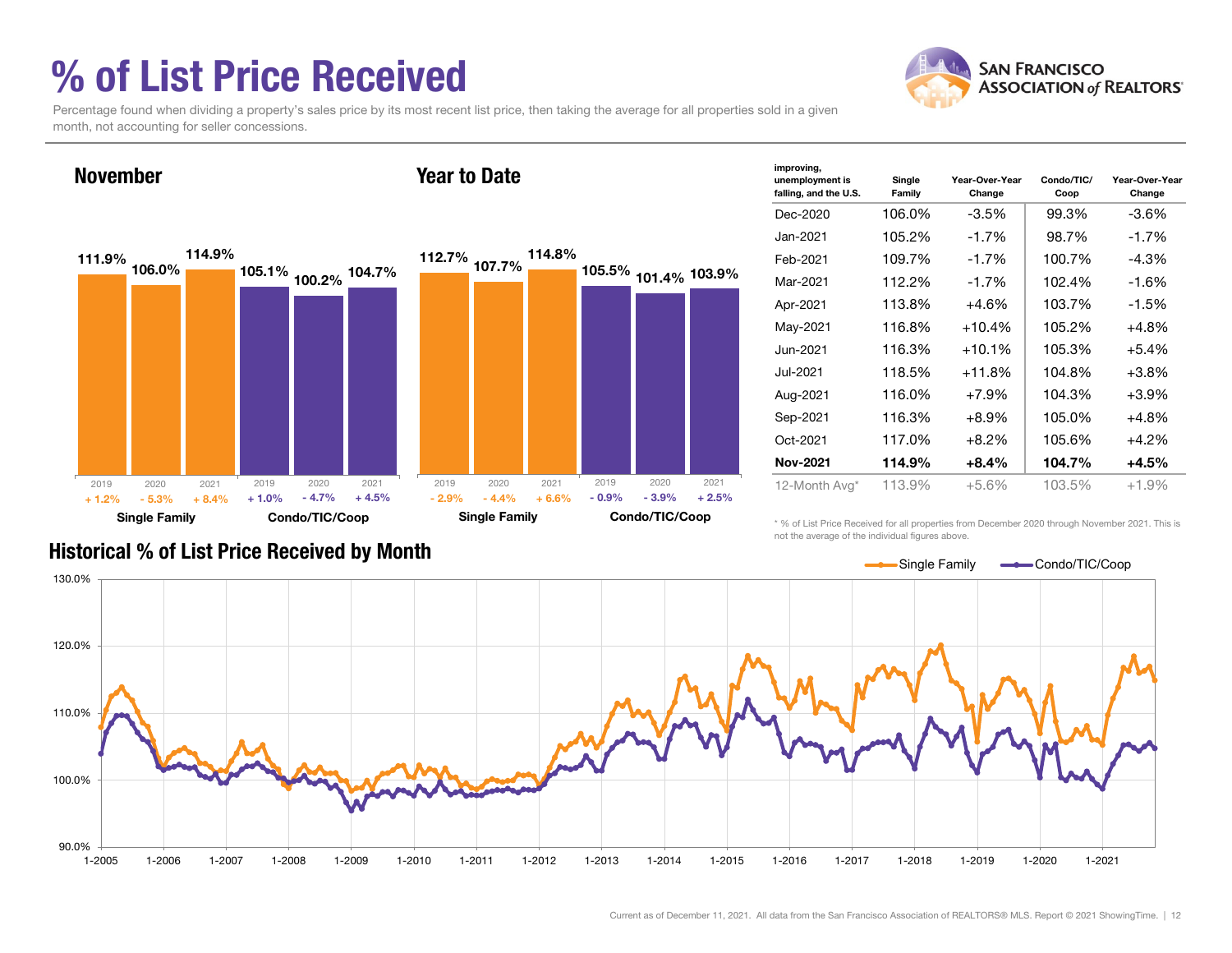### Housing Affordability Ratio

**SAN FRANCISCO ASSOCIATION of REALTORS'** 

This index measures housing affordability for the region. For example, an index of 120 means the median household income is 120% of what is necessary to qualify for the median-priced home under prevailing interest rates. A higher number means greater affordability.



| improving,<br>unemployment is<br>falling, and the U.S. | Single<br>Family | Year-Over-Year<br>Change | Condo/TIC/<br>Coop | Year-Over-Year<br>Change |
|--------------------------------------------------------|------------------|--------------------------|--------------------|--------------------------|
| Dec-2020                                               | 37               | -2.6%                    | 62                 | +19.2%                   |
| Jan-2021                                               | 36               | $-2.7%$                  | 63                 | +14.5%                   |
| Feb-2021                                               | 33               | -2.9%                    | 53                 | $+3.9\%$                 |
| Mar-2021                                               | 32               | $-3.0\%$                 | 52                 | $+6.1%$                  |
| Apr-2021                                               | 31               | $-8.8\%$                 | 55                 | $+7.8%$                  |
| May-2021                                               | 30               | $-14.3%$                 | 54                 | $-8.5%$                  |
| Jun-2021                                               | 28               | $-12.5%$                 | 52                 | $-3.7\%$                 |
| Jul-2021                                               | 30               | $-14.3%$                 | 55                 | $+3.8%$                  |
| Aug-2021                                               | 30               | $-14.3%$                 | 57                 | $+1.8%$                  |
| Sep-2021                                               | 32               | -8.6%                    | 55                 | $-3.5\%$                 |
| Oct-2021                                               | 31               | $-13.9%$                 | 52                 | $-11.9%$                 |
| <b>Nov-2021</b>                                        | 30               | -14.3%                   | 53                 | $-10.2\%$                |
| 12-Month Avg*                                          | 32               | $-14.0%$                 | 35                 | $-2.8%$                  |

Historical Housing Affordability Ratio by Month

\* Affordability Ratio for all properties from December 2020 through November 2021. This is not the average of the individual figures above.



51

2019

57

2020 2021

56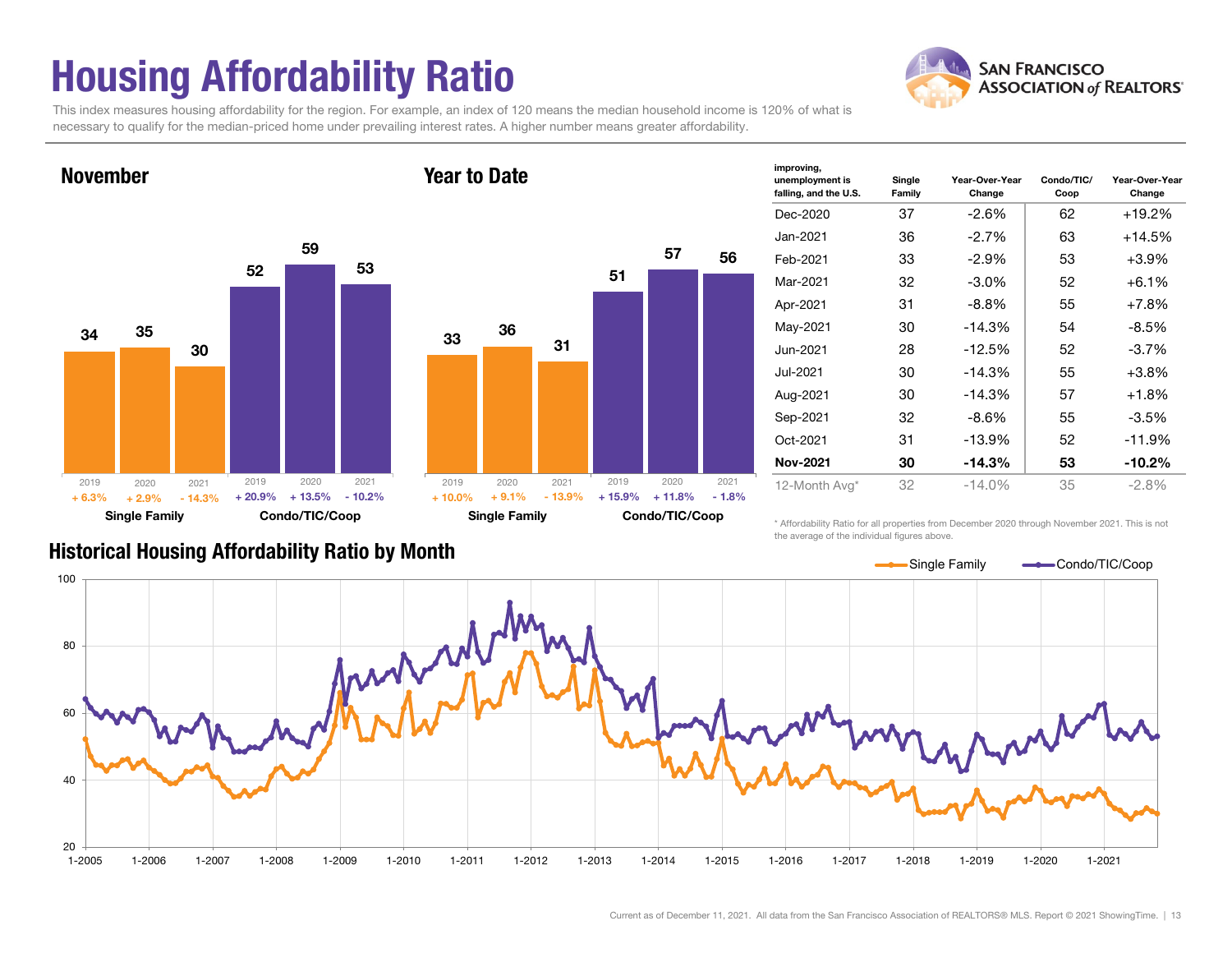### Months Supply of Inventory



The inventory of homes for sale at the end of a given month, divided by the average monthly pending sales from the last 12 months.



| improving,<br>unemployment is<br>falling, and the U.S. | Single<br>Family | Year-Over-Year<br>Change | Condo/TIC/<br>Coop | Year-Over-Year<br>Change |  |  |  |
|--------------------------------------------------------|------------------|--------------------------|--------------------|--------------------------|--|--|--|
| Dec-2020                                               | 2.8              | $+47.4%$                 | 6.3                | +110.0%                  |  |  |  |
| Jan-2021                                               | 2.8              | $+16.7%$                 | 6.4                | $+82.9%$                 |  |  |  |
| Feb-2021                                               | 2.8              | $-3.4\%$                 | 6.1                | $+52.5%$                 |  |  |  |
| Mar-2021                                               | 2.7              | $-3.6\%$                 | 5.5                | $+31.0%$                 |  |  |  |
| Apr-2021                                               | 2.7              | $-18.2%$                 | 4.7                | $-4.1\%$                 |  |  |  |
| May-2021                                               | 2.4              | $-38.5%$                 | 4.3                | $-35.8%$                 |  |  |  |
| Jun-2021                                               | 2.4              | $-45.5%$                 | 4.1                | $-47.4%$                 |  |  |  |
| Jul-2021                                               | 2.4              | $-48.9%$                 | 3.9                | $-58.9%$                 |  |  |  |
| Aug-2021                                               | 2.5              | $-49.0\%$                | 3.9                | $-61.0%$                 |  |  |  |
| Sep-2021                                               | 2.4              | $-50.0\%$                | 4.1                | $-61.3%$                 |  |  |  |
| Oct-2021                                               | 2.1              | $-55.3%$                 | 3.7                | $-65.4%$                 |  |  |  |
| <b>Nov-2021</b>                                        | 1.5              | $-61.5%$                 | 3.0                | -67.7%                   |  |  |  |
| 12-Month Avg*                                          | 2.5              | $-33.8%$                 | 4.7                | $-33.7%$                 |  |  |  |

Historical Months Supply of Inventory by Month

\* Months Supply for all properties from December 2020 through November 2021. This is not the average of the individual figures above.

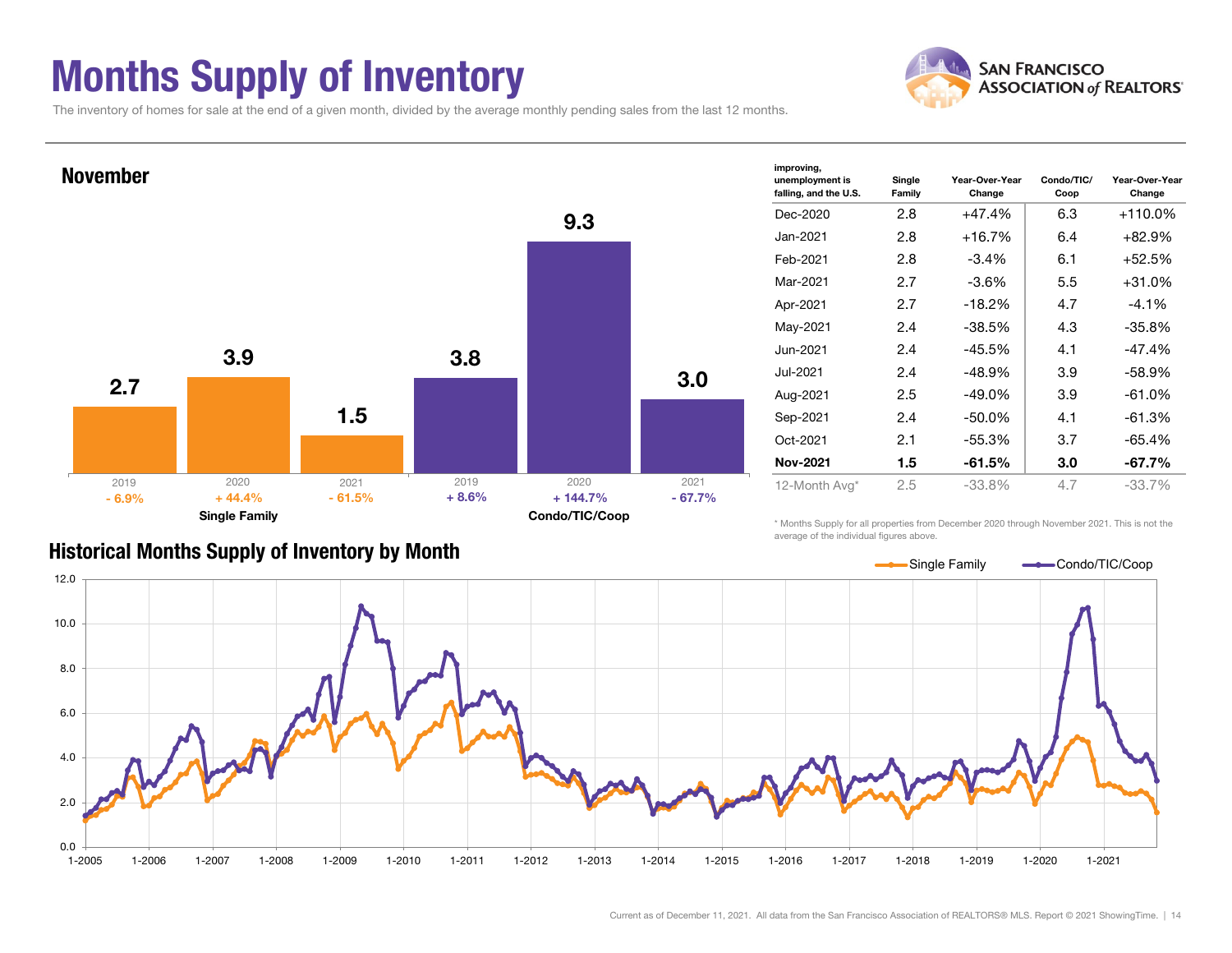### All Properties Activity Overview

Key metrics by report month and for year-to-date (YTD) starting from the first of the year.